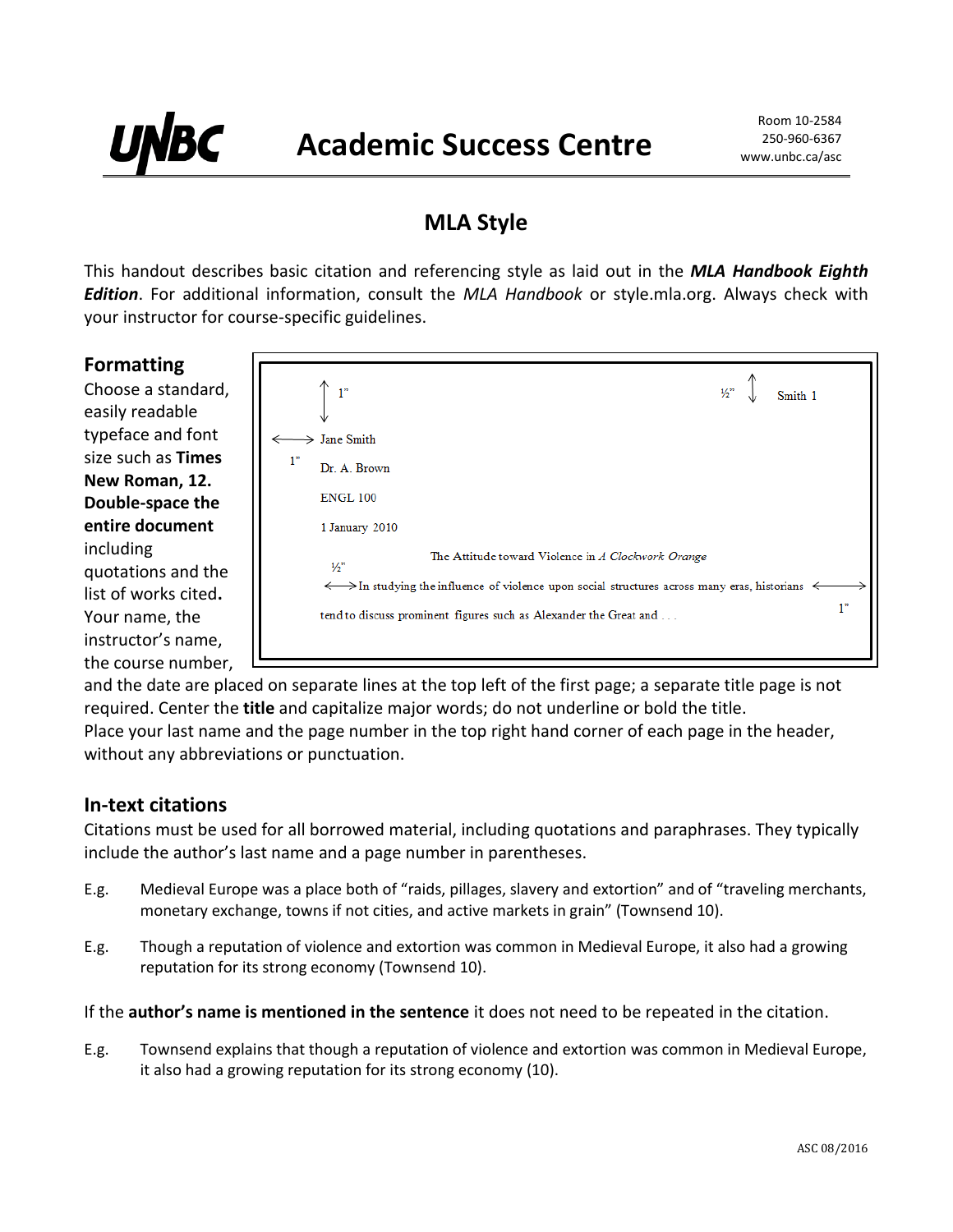If a single author or work is referenced **multiple times in the same paragraph**, you only need provide a single citation after the last borrowing.

E.g. Though a reputation of "raids, pillages, slavery and extortion was common in Medieval Europe," it also had a growing reputation for its strong economy. It became known as a place of "traveling merchants, monetary exchange, towns if not cities, and active markets in grain" (Townsend 10, 13).

When using a **block quotation** (longer than four lines), it must be set off from the text by indenting half an inch. Do not indent the first line an extra amount, and do not add quotation marks not present in the original. Double space the quotation. The citation is placed *after* the concluding punctuation mark of the quotation.

E.g. In a discussion about writing across the disciplines, Comley et al reach the following conclusion: But setting aside the mysteries of human nature, it is possible to identify and define a set of different purposes for writing, which we refer to as "Reflecting," "Reporting," "Explaining," and "Arguing," one or another of which predominates in most academic and professional writing. . . . these are convenient, but not rigid, modes of classification. (xxviii)

If a work is anonymous or **the author is an organization**, the in-text citation should contain the title or corporate author, with abbreviations or commonly abbreviated terms, before the page number in the parenthesis.

- E.g. While citing and referencing requires consistency, "there is often more than one correct way to document a source" (*MLA* 4).
- or While citing and referencing requires consistency, the *MLA Handbook Eighth Edition* indicates that "there is often more than one correct way to document a source" (4).

If a source uses **explicit numbering** instead of page numbers, use a comma after the name and the applicable labels:

- par. or pars. for paragraph numbers, E.g. (Brown and Cullum, par. 13)
- sec. or secs. for sections, E.g. (Jones et al., secs. 1-2)
- ch. or chs. for chapters, E.g. (M. Smith, ch. 1) **Note: I**n the above example the author's first initial has been included because there is more than one author with the same last name being cited.

If a source has **no page numbers or any other kind of numbering**, do not use a number in a parenthetical citation.

# **Note:**

- When a fact or idea is attributable to **more than one source**, list all of the sources in a parenthetical citation, separating them with semicolons: (Brown 26; Jones 152).
- When citing a quotation from an **indirect source**, use the following format: (qtd. in Franklin 57).
- If you alter a quotation, explain why in the citation: (Sawatsky 237; my emphasis).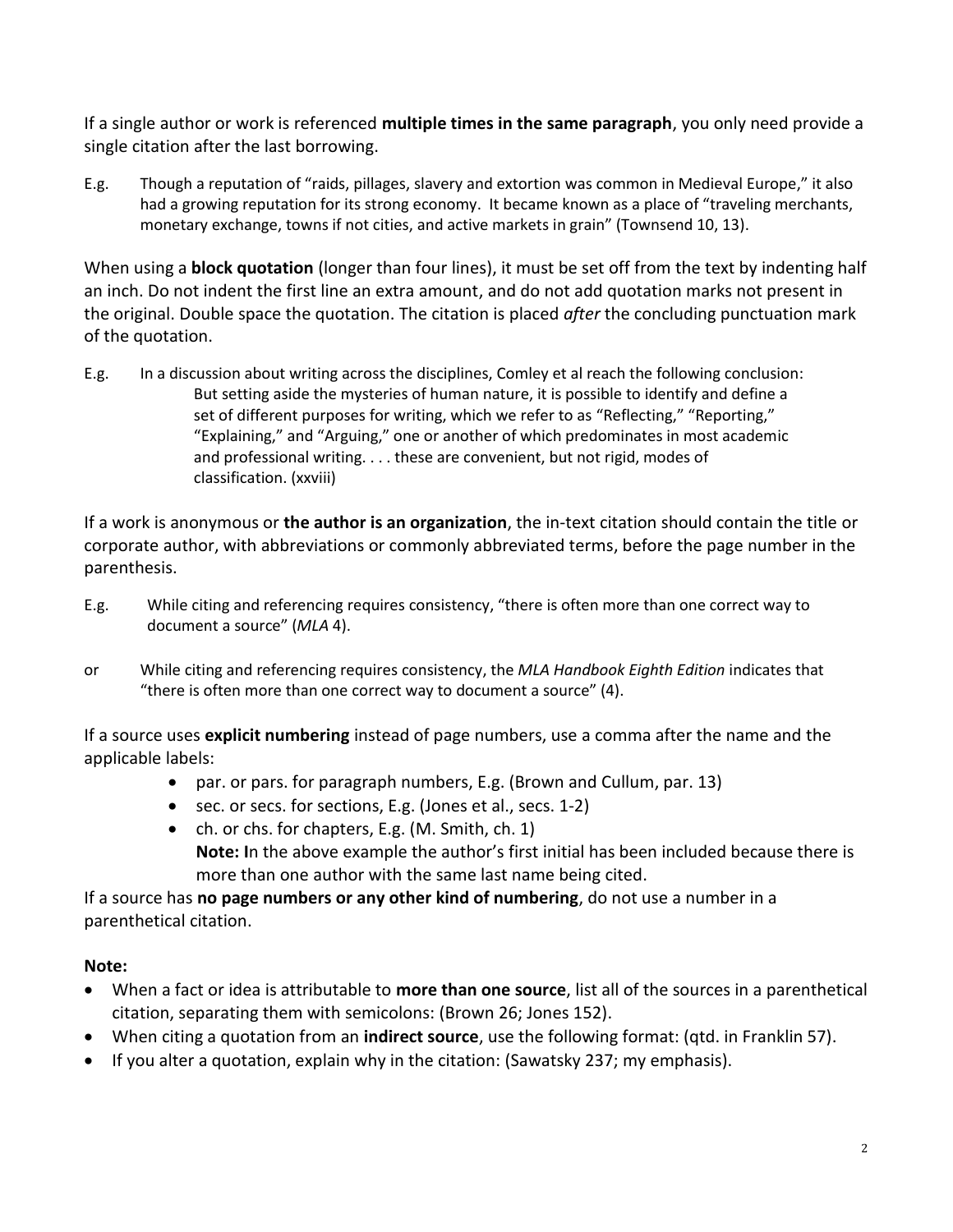# **Works Cited**

Place the list of **works cited** at the end of the paper on a separate page formatted as below:



(Diagram reprinted from style.mla.org/formatting-papers/)

**The core elements** of each work are compiled in the specific order as indicated below. A "container" refers to a larger whole that contains a source, such as a periodical (journal, magazine, newspaper), a book collection, a digital platform, etc. If an element is not relevant to a specific work, simply omit it. Each element indicates appropriate punctuation; the final element should end with a period. See the list of works cited examples on the next page.

| Author.                          |                                |
|----------------------------------|--------------------------------|
| 2) Title of source.              |                                |
| Container 1:                     | Container 2:                   |
| 3) Title of container,           | 3) Title of container,         |
| <b>Other contributors,</b><br>4) | 4) Other contributors,         |
| 5) Version,                      | 5)<br>Version,                 |
| Number,<br>6)                    | Number,<br>6)                  |
| Publisher,                       | Publisher,                     |
| <b>Publication date,</b><br>8)   | <b>Publication date,</b><br>8) |
| Location.<br>91                  | Location.<br>9)                |

- Alphabetize entries by the authors' last names; if unknown, alphabetize by the title, ignoring any articles (*a, an,* or *the*).
- The titles of journal articles, short stories, and poems are placed in quotation marks. Books, journals, encyclopedias, films, and plays are *italicized*.